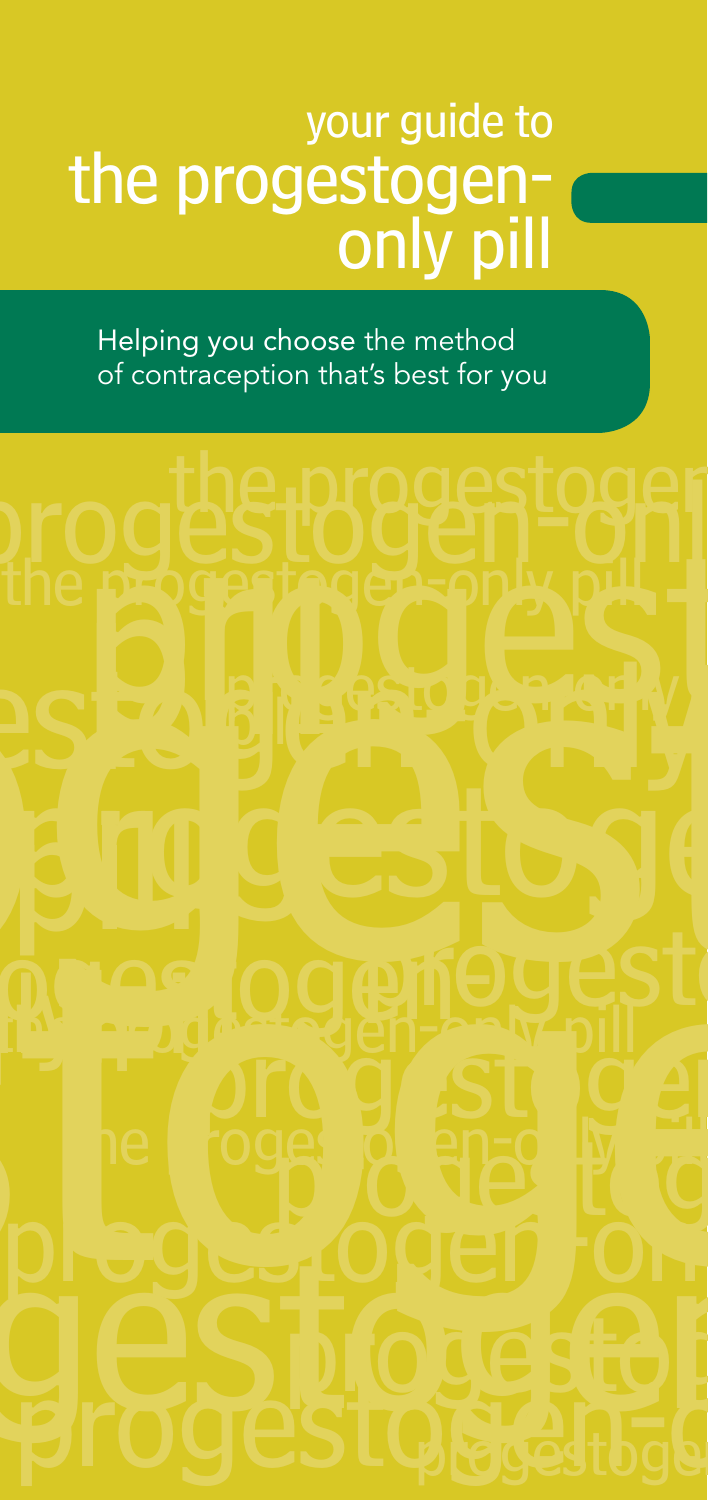The progestogenonly pill (POP)

Progestogen-only pills (POPs) contain a progestogen hormone. This is similar to the natural progesterone produced by the ovaries.

Different POPs contain different types of progestogen. POPs with a type called desogestrel are named where relevant in this booklet. If you're not sure what type of progestogen is in your POP, check the patient information leaflet inside your

# **Contents**

| Can I use the POP after a miscarriage or abortion?7 |  |
|-----------------------------------------------------|--|
|                                                     |  |
|                                                     |  |
|                                                     |  |

pack or ask your doctor or nurse.

POPs are different to combined pills because they don't contain the hormone estrogen.

#### How effective is the POP?

How effective any contraceptive is depends on how old you are, how often you have sex and whether you follow the instructions.

If 100 sexually active women don't use any contraception, 80 to 90 will become pregnant in a year.

If the POP is **always** used perfectly, according to instructions, it's over 99% effective. This means that less than one POP user in 100 will get pregnant in one year.

If the POP is **not always** used according to instructions, about nine in 100 POP users will get pregnant in one year.

#### How does the POP work?

The POP works in a number of ways.

| What should I do if I'm sick or have diarrhoea? 8        |
|----------------------------------------------------------|
|                                                          |
|                                                          |
|                                                          |
| I want to have a baby. Can I try to get pregnant as soon |
|                                                          |
| How often do I need to see a doctor or nurse? 10         |
| Where can I get more information and advice? 10          |
|                                                          |
|                                                          |
|                                                          |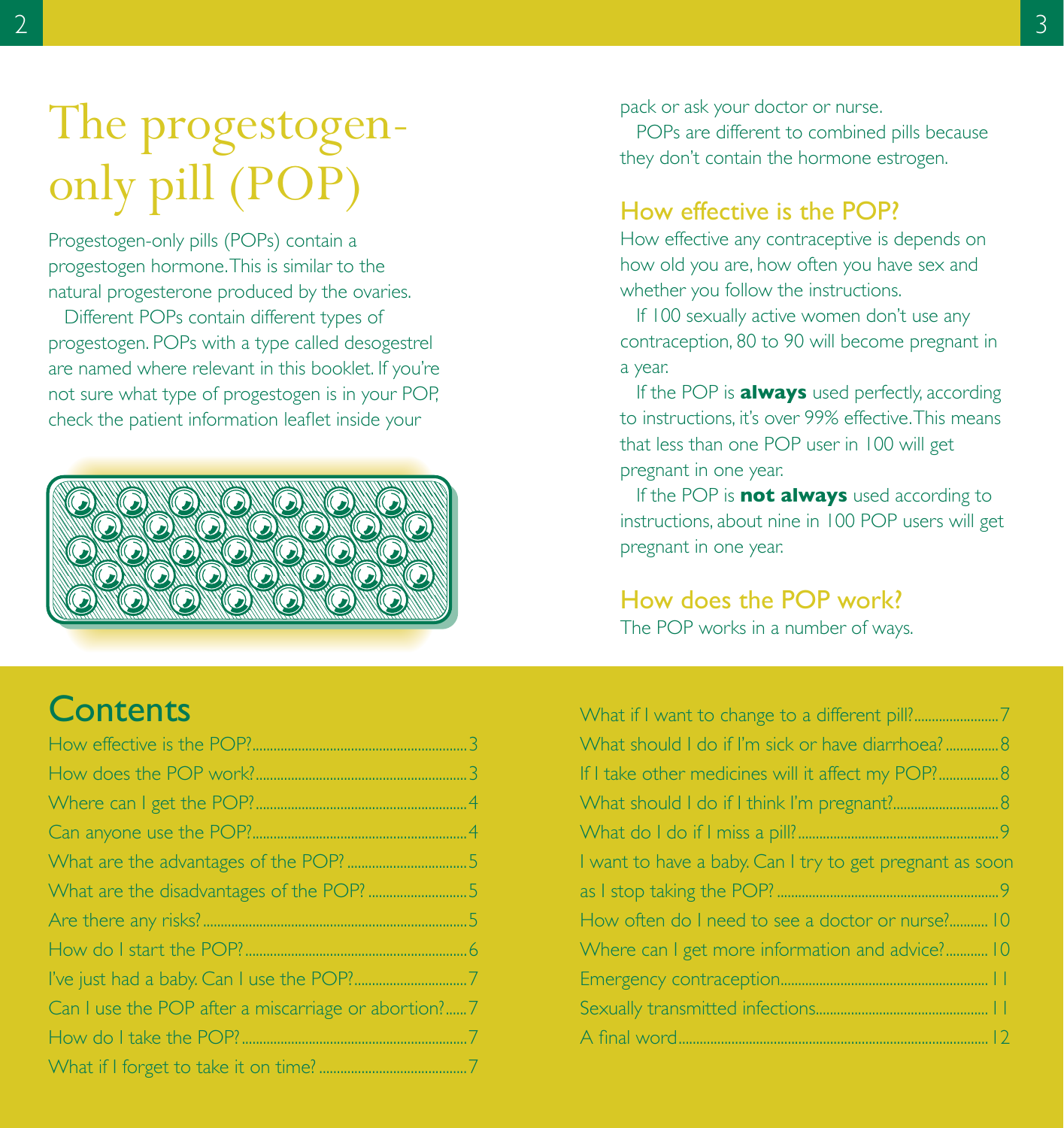- The main action of desogestrel POPs is to stop your ovaries releasing an egg (ovulation). Other types of POP sometimes stop you releasing an egg.
- All POPs work by thickening the mucus from your cervix (neck of the womb). This makes it difficult for sperm to move through it and reach an egg.
- All POPs make the lining of your uterus (womb) thinner so it's less likely to accept a fertilised egg.

#### Where can I get the POP?

You can go to a contraception or sexual health clinic, or general practice. If you prefer not to go to your own general practice, or if they don't provide contraceptive services, they can give you information about another practice or clinic. All treatment is free and confidential. You don't need to have a vaginal or breast examination or cervical screening test when you're first prescribed the POP.

#### Can anyone use the POP?

Most women can use the POP. A doctor or nurse will ask you about your own and your family's medical history. Do mention any illness or operations you've had. Some of the conditions which **may** mean you shouldn't use the POP are:

- you think you might already be pregnant
- you take certain medicines.
- You have now or had in the past:
- O heart disease or a stroke
- O disease of the liver
- O breast cancer.

If you're healthy and there are no medical reasons for you not to take the POP, you can take it until your menopause or until you're 55 years old.

## What are the advantages of the POP?

Some of the advantages of the POP are:

- O it's useful if you can't take estrogens, like those found in the combined pill, contraceptive patch or contraceptive vaginal ring
- O you can use it at any age, but it's especially useful if you smoke and are 35 or over
- it may help with premenstrual symptoms and painful periods
- you can use it if you're breastfeeding.

#### What are the disadvantages of the POP?

There are no serious side effects with the POP. However:

- It's common for your periods to change while you're taking the POP. Bleeding may be irregular, light, more frequent, last longer or stop altogether. This may settle down and isn't harmful. If you have any concerns, see your doctor or nurse. Changing to a different POP may help.
- The POP doesn't protect you against sexually transmitted infections, so you may need to use condoms as well.
- O You have to remember to take the pill at the same time every day.
- You may get some side effects when you first start taking the POP, such as spotty skin, breast tenderness and headaches. These may stop within a few months.

#### Are there any risks?

The POP is a very safe pill to take but there are some risks.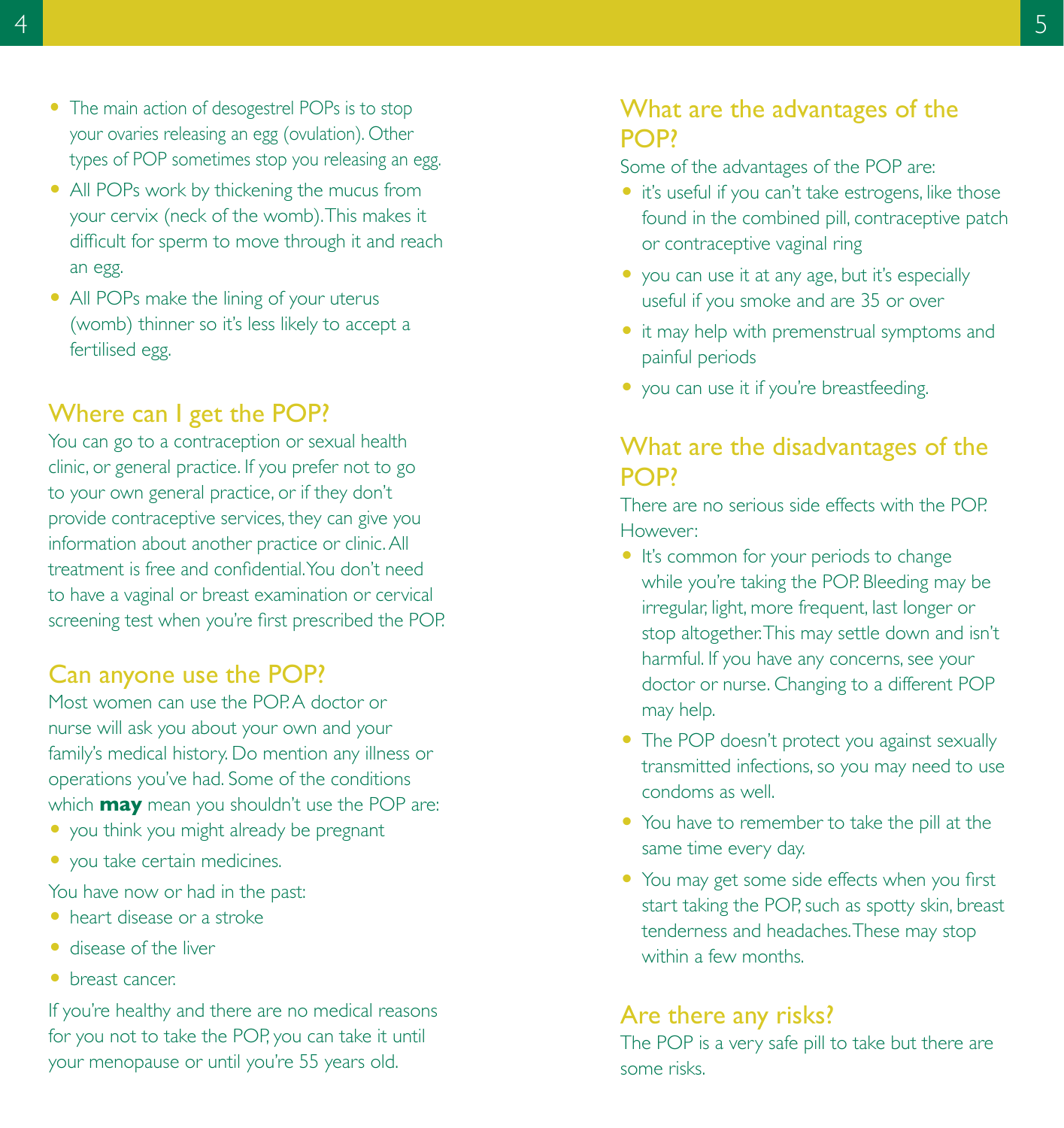- Some POP users may develop small fluid-filled cysts on their ovaries. These aren't dangerous and don't usually need to be removed. Often there are no symptoms, but some people may have pelvic pain. These cysts usually disappear without treatment.
- O Research about the risk of breast cancer and hormonal contraception is complex and contradictory. Research suggests women who use hormonal contraception may have a small increase in the risk of being diagnosed with breast cancer compared to women who don't use hormonal contraception.
- If you do become pregnant while you're using the POP there's a risk of you having an ectopic pregnancy (see page 9).

#### How do I start the POP?

You can start the POP any time in your menstrual cycle if it's certain you're not pregnant.

If you start the POP on the first day of your period you'll be protected from pregnancy immediately.

You can also start the POP up to and including the fifth day of your period and you'll be protected from pregnancy immediately.

However, if you have a short menstrual cycle with your period coming every 23 days or less, starting the POP as late as the fifth day of your period may not give you immediate contraceptive protection. This is because you may ovulate (release an egg) early in your menstrual cycle. You may wish to talk to your doctor or nurse about this and whether you need additional contraception for the first two days.

If you start the POP at any other time in your menstrual cycle, use another contraceptive method, such as condoms, for the first two days of pill-taking.

#### I've just had a baby. Can I use the POP?

The POP can be started any time after the birth. If you start the POP after day 21 you'll need to use additional contraception for two days. You can breastfeed while you're taking the POP. A tiny amount of hormone enters your breast milk, but research has shown this won't harm your baby.

## Can I use the POP after a miscarriage or abortion?

You can start taking the POP immediately after a miscarriage or abortion. You'll be protected from pregnancy immediately.

#### How do I take the POP?

When taking your first pill choose a convenient time to take it. This can be any time of the day. Once you've chosen a time you must then take one POP each day at this same time until you finish all the pills in the pack.

You then start a new pack the next day so there are no breaks between packs.

#### What if I forget to take it on time?

For your pill to work it's important not to take it more than three hours (12 hours for POPs with desogestrel) after your chosen time. If you remember later than this, see page 9.

#### What if I want to change to a different pill?

If you're changing to another POP (or from the combined pill) you may be advised to start the new pill immediately or start the day after you take your last pill. Don't have a break between packs. There's no need to wait for your period. You'll then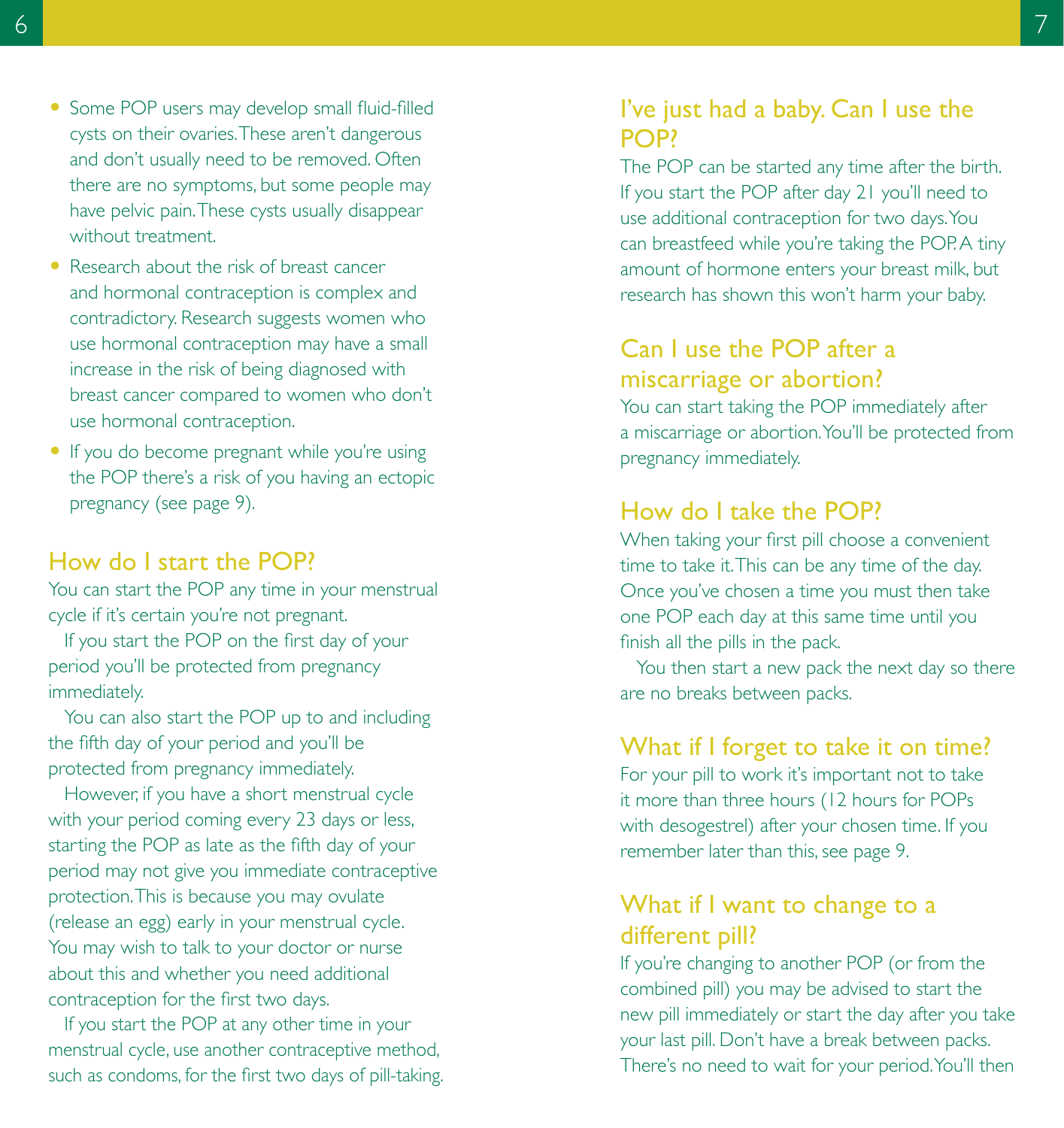continue to have protection from pregnancy.

#### What should I do if I'm sick or have diarrhoea?

If you vomit within **two** hours of taking the POP, it won't have been absorbed by your body. Take another pill as soon as you feel well enough. As long as you're not sick again your contraception won't be affected. Take your next pill at the normal time. If you continue to be sick, seek advice.

If you have very **severe** diarrhoea that continues for more than **24 hours**, this may make the POP less effective. Keep taking your pill at the normal time, but treat each day that you have severe diarrhoea as if you'd missed a pill. Follow the missed pill instructions on page 9.

## If I take other medicines will it affect my POP?

If you're given medicines by a doctor, nurse or hospital always say you're taking the POP. Commonly used antibiotics don't affect the POP.

Medicines such as some of those used to treat epilepsy, HIV and TB, and the complementary medicine St John's Wort may make the POP less effective. These types of drugs are called enzymeinducers. If you take these medicines, talk to your doctor or nurse about how to take the POP. You may need to use a different method of contraception.

## What should I do if I think I'm pregnant?

If you took all your pills correctly and you didn't have an upset stomach or take any other medicines which might affect the POP, then it's unlikely you're pregnant. Continue to take your pills as normal. There's no evidence that if you take

# What do I do if I miss a pill?

#### If you're more than three hours\* late

- O Take a pill as soon as you remember. If you've missed more than one, only take one.
- O Take your next pill at the usual time. This may mean taking two pills in one day. This isn't harmful.
- O You're not protected from pregnancy. Continue to take your pills as usual but use an additional method of contraception, such as condoms, for the next two days.
- O If you've had unprotected sex during this time you may need emergency contraception. Seek advice immediately.

#### If you're less than three hours\* late

- O Take a pill as soon as you remember. Take your next pill at the usual time. You're protected from pregnancy.
- \*12 hours if you're taking a desogestrel POP

the POP when you're pregnant it will harm the baby. If you're worried, ask your doctor or nurse for advice or do a pregnancy test. Taking the POP doesn't affect a pregnancy test.

If you do become pregnant there's a risk of ectopic pregnancy (where the pregnancy develops outside your uterus (womb), usually in a fallopian tube). Seek medical advice as soon as possible if you have a sudden or unusual pain in your lower abdomen (this might be a warning sign of an ectopic pregnancy) or if you think you might be pregnant.

## I want to have a baby. Can I try to get pregnant as soon as I stop taking the POP?

You can try to get pregnant as soon as you stop taking the POP. You can stop taking it at any time. Ideally you should wait for one natural period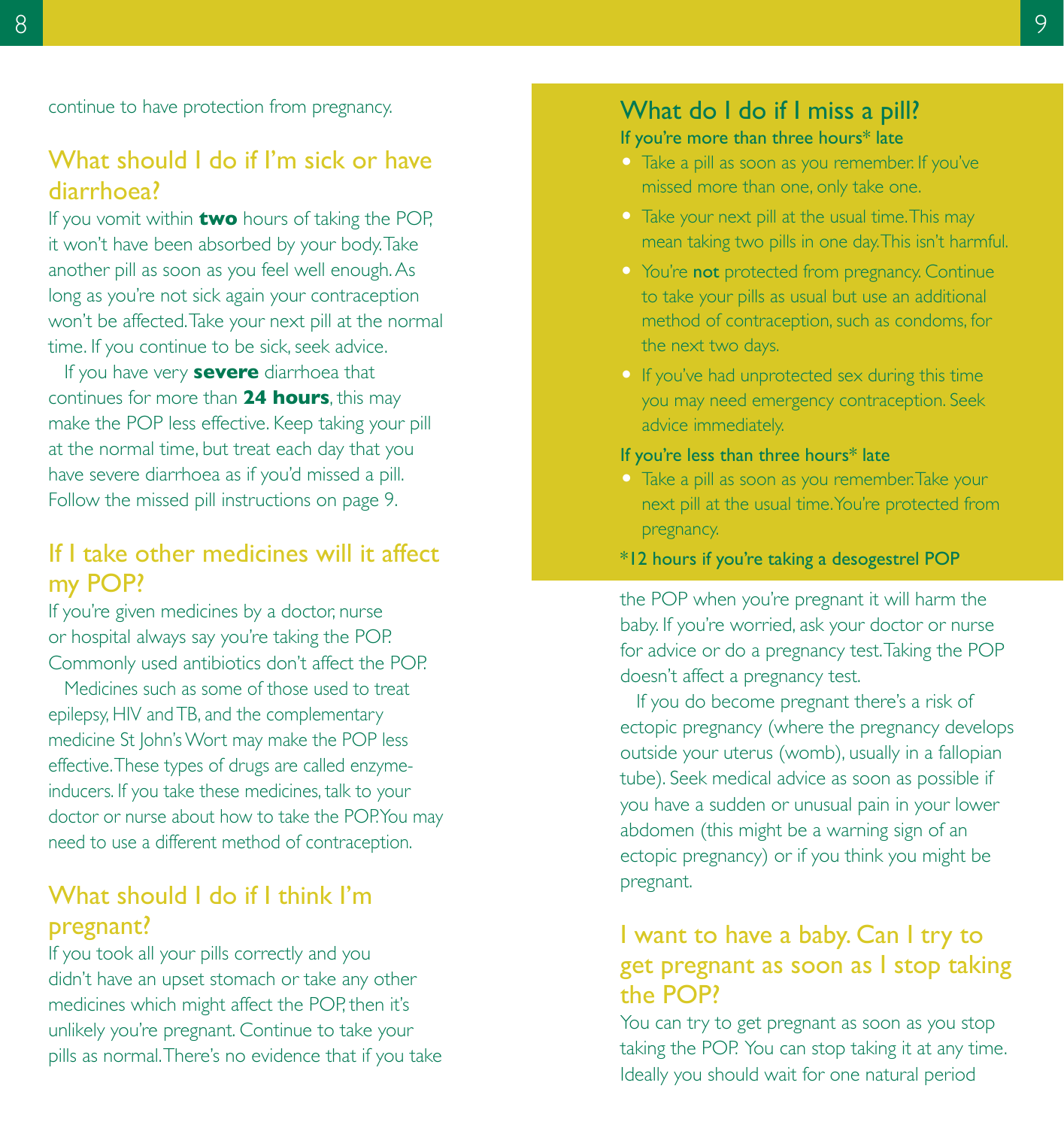before trying to get pregnant, so you'll need to use another method of contraception, such as condoms. This means the pregnancy can be dated more accurately and you can start pre-pregnancy care such as taking folic acid and stopping smoking. You can ask your doctor or nurse for advice. Don't worry if you get pregnant sooner, it won't harm the baby.

### How often do I need to see a doctor or nurse?

When you first start the POP you can be given up to a 12 months' supply. You should go back to the doctor or nurse if you have any problems or concerns and when you need to get a new supply of the POP.

## Where can I get more information and advice?

The National Sexual Health Helpline provides confidential advice and information on all aspects of sexual health. The number is 0300 123 7123. It's open Monday to Friday from 9am-8pm.

For more information on sexual health visit www.fpa.org.uk

Information for young people can be found at www.brook.org.uk

#### **Clinics**

To find your closest clinic:

- O use Find a Clinic at www.fpa.org.uk/clinics
- O download FPA's Find a Clinic app for iPhone or Android.

You can find details of general practices and pharmacies in England at www.nhs.uk and in Wales at www.nhsdirect.wales.nhs.uk. In Scotland you can find details of general practices at www.nhsinform.

scot and in Northern Ireland at www.hscni.net

# Emergency contraception

If you've had sex without contraception, or think your method might've failed, there are different types of emergency contraception you can use.

- An IUD is the most effective option. It can be fitted up to five days after sex, or up to five days after the earliest time you could've ovulated (released an egg).
- An emergency contraceptive pill with the active ingredient ulipristal acetate can be taken up to five days (120 hours) after sex. It's available with a prescription or to buy from a pharmacy. ellaOne is the only brand in the UK.
- An emergency contraceptive pill with the hormone levonorgestrel can be taken up to three days (72 hours) after sex. It's more effective the earlier it's taken after sex. It's available with a prescription or to buy from a pharmacy. There are different brands.

Emergency pills are available for free from some pharmacies. Age restrictions may apply.

# Sexually transmitted infections

Most methods of contraception don't protect you from sexually transmitted infections.

Condoms (male/external or female/internal), when used correctly and consistently, can help protect against sexually transmitted infections. If you can, avoid using spermicidally lubricated condoms. The spermicide commonly contains a chemical called Nonoxinol 9, which may increase the risk of HIV infection.